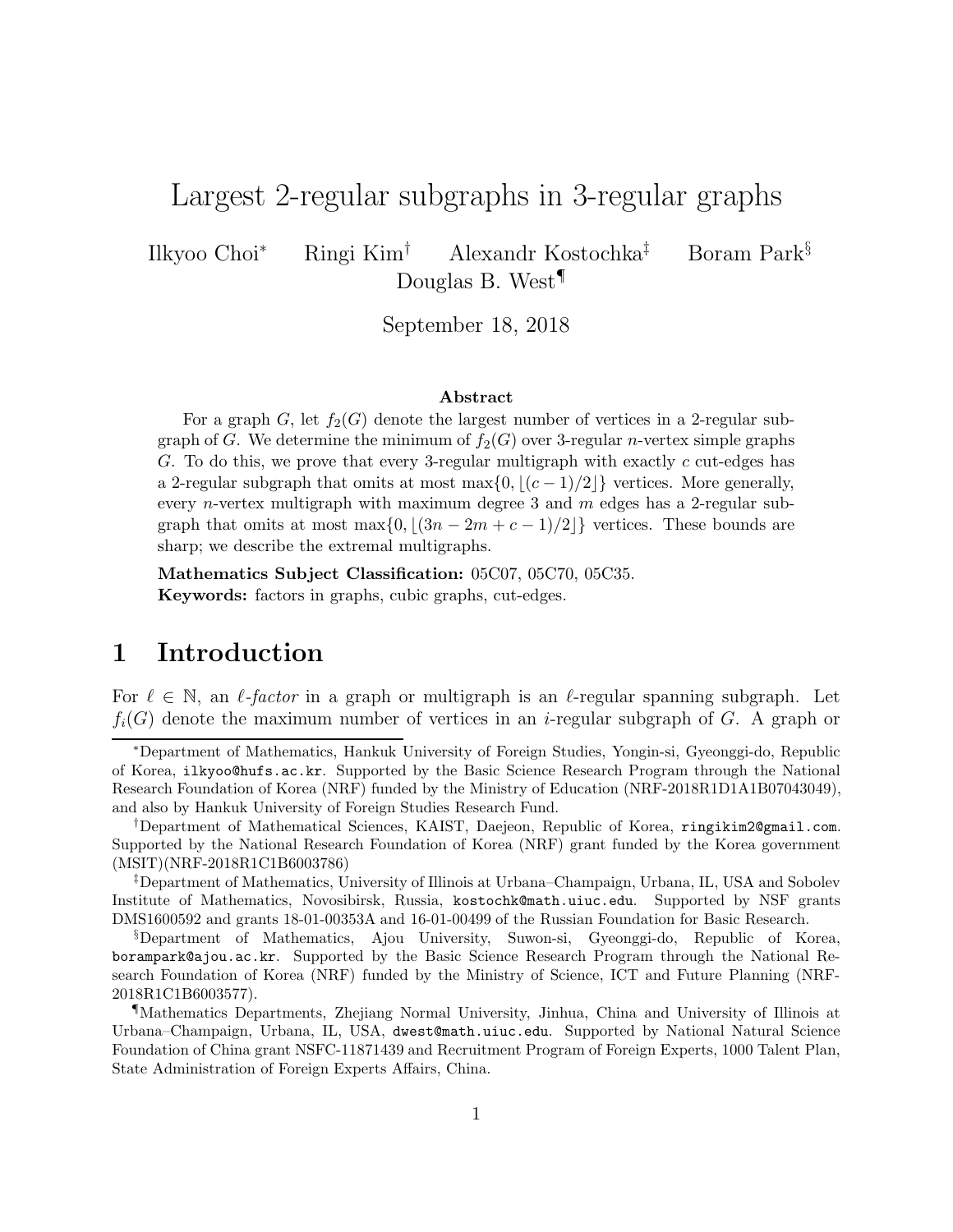multigraph is *cubic* if every vertex has degree 3.

A classical theorem by Petersen [11] says that every cubic multigraph with at most two cut-edges has a 2-factor and (equivalently) a 1-factor. Thus  $f_1(G) = f_2(G) = |V(G)|$  when G is 3-regular and has at most two cut-edges. In this paper, we extend this result on  $f_2(G)$ to the setting where there are more cut-edges and also to the setting of maximum degree 3.

For a  $(2r + 1)$ -regular graph G with n vertices, Henning and Yeo [6] proved  $f_1(G) \ge$  $n - r \frac{(2r-1)n+2}{(2r+1)(2r^2+2r)}$  $\frac{(2r-1)n+2}{(2r+1)(2r^2+2r-1)}$  (while studying matchings), and this is sharp. The formula reduces to  $(8n-2)/9$  for 3-regular graphs. O and West [9] gave a short proof of the Henning–Yeo result using the notion of a *balloon* in a graph, which they defined to be a maximal 2-edge-connected subgraph incident to exactly one cut-edge.

We use balloons to study the minimum of  $f_2(G)$  when G is 3-regular with n vertices. For 3-regular graphs, the notion of balloon has a simpler equivalent description: a graph obtained from a 2-edge-connected 3-regular graph by subdividing one edge.

In order to solve the problem, we consider a more general question, determining a sharp lower bound on  $f_2(G)$  in terms of the number of cut-edges in G. Our basic result is

**Theorem 1.1.** If G is a cubic n-vertex multigraph with c cut-edges, then  $f_2(G) \geq n \max\{0, \left|\frac{c-1}{2}\right.$  $\left[\frac{-1}{2}\right]$ , and this bound is sharp.

We will also describe all the multigraphs that achieve equality in the bound. Since O and West [9] showed that a cubic *n*-vertex graph has at most  $(n-7)/3$  cut-edges, Theorem 1.1 immediately yields a lower bound on  $f_2(G)$  for a cubic graph G in terms of the number of vertices alone. It also yields a somewhat weaker guarantee for cubic loopless multigraphs.

**Corollary 1.2.** If G is a cubic n-vertex graph, then  $f_2(G) \ge \min\{n, \lceil \frac{5}{6} \rceil\}$  $\frac{5}{6}(n+2)$ ] }. If G is a cubic n-vertex loopless multigraph, then  $f_2(G) \ge \min\{n, \lceil \frac{3}{4} \rceil\}$  $\frac{3}{4}(n+2)$ ]. Both bounds are sharp.

Theorem 1.1 is proved more simply by considering the broader class of *subcubic* multigraphs, which are those having maximum degree at most 3. Given an  $n$ -vertex multigraph G with maximum degree at most  $2r+1$ , the r-deficit of G is the difference between  $(2r+1)n$ and the degree-sum of G, which can be computed as  $(2r+1)n - 2|E(G)|$ .

**Theorem 1.3.** If  $G$  is a subcubic n-vertex multigraph with  $c$  cut-edges and 1-deficit  $d$ , then  $f_2(G) \geq n - \max\{0, \frac{d+c-1}{2}\}$  $\left\{\frac{c-1}{2}\right\}$ , and this bound is sharp.

Several constructions of sharpness examples together lead to a characterization of all sharpness examples.

**Example 1.4.** Trees. A subcubic n-vertex tree has  $n-1$  cut-edges. Its 1-deficit is  $3n 2(n-1)$ , so in this case  $(d+c-1)/2 = n$ . Hence Theorem 1.3 guarantees nothing, and in fact a tree has no 2-regular subgraph.

Balloons. By definition, a balloon has no cut-edge and has 1-deficit 1. Theorem 1.3 guarantees a 2-factor, which achieves equality in the bound.

*Bipartite multigraphs.* Let  $H$  be a 2-connected cubic bipartite multigraph with parts  $X$ and Y; note that  $|X| = |Y|$ . Let  $G = H - \hat{y}$ , where  $\hat{y} \in Y$ . If G is 2-connected, then G has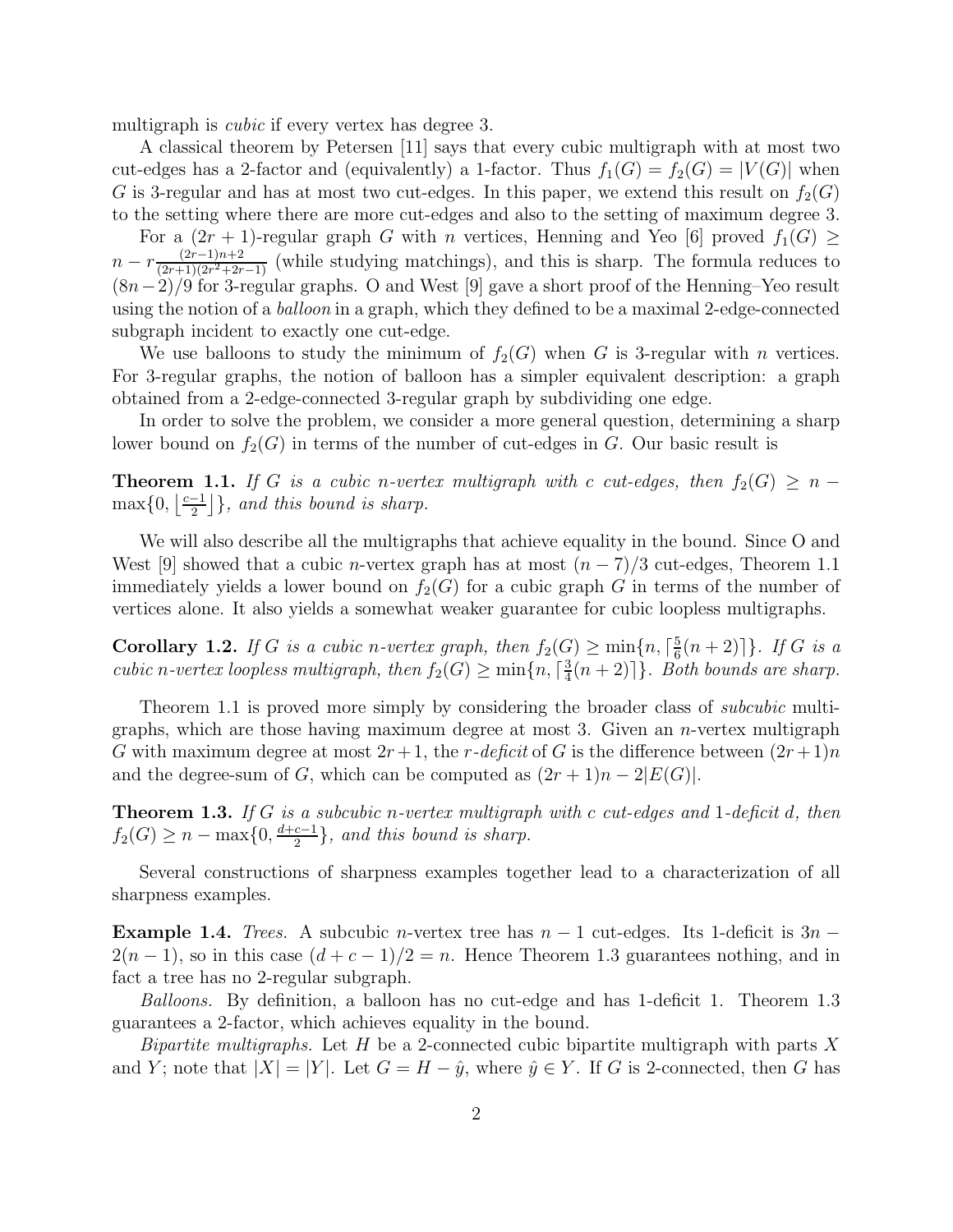no cut-edge and has 1-deficit 3. Since the number of vertices in G is odd and all cycles in G are even, G has no 2-factor. Theorem 1.3 guarantees a 2-regular subgraph in G with  $n-1$ vertices, where  $n = |V(G)|$ . Hence G is a sharpness example.

The argument for bipartite multigraphs in Example 1.4 applies to confirm sharpness for a larger family. (Recall that a cubic multigraph is 2-connected if and only if it has no cut-edge, with the exception of the loopless multigraph with two vertices and three edges.)

**Definition 1.5.** Let  $\mathcal{G}$  be the family of multigraphs obtained in the following way:

- (1) Start with a 2-connected cubic bipartite multigraph  $H$  with parts  $X$  and  $Y$ .
- (2) Delete one vertex  $\hat{y} \in Y$  such that  $H \hat{y}$  is 2-connected.

(3) Explode (or not) each vertex y in  $Y - \hat{y}$ , where *exploding* y means taking the disjoint union of the current graph with a 2-connected cubic multigraph  $F$  and then replacing both y and a vertex  $z$  in F with three edges joining the neighborhoods of y and  $z$  so that all vertices have degree 3.

We will show that combining sharpness examples via cut-edges preserves sharpness. Trees are assembled in this way from single vertices, so we do not need them as fundamental building blocks for sharpness examples. With the characterization of sharpness, our main result (including all those mentioned previously and proved in Section 2) is then the following.

**Theorem 1.6.** If G is a subcubic n-vertex multigraph with c cut-edges and 1-deficit d, then  $f_2(G) \geq n - \max\{0, \frac{d+c-1}{2}\}$  $\frac{c-1}{2}$ . When G is connected, equality holds if and only if each component after deleting all the cut-edges is a single vertex, a balloon, or a graph in G.

In Section 3, we offer additional enhancements. First, we generalize by restricting to graphs with girth at least g. Second, we show that one can restrict the initial bipartite multigraph H in the definition of  $\mathcal G$  by forbidding multi-edges. Third, one can alternatively restrict each multigraph  $F$  used to explode a vertex to be factor-critical, where factor-critical means having a matching that omits only any one vertex. However, one cannot ensure these latter two enhancements simultaneously.

Generalizing the problem, one would seek first a large 2-regular subgraph when  $G$  is  $(2r + 1)$ -regular, and then more generally a large 2k-regular subgraph when G is  $(2r + 1)$ regular. It is reasonable to think that  $f_2(G) \geq n - \max\{0, \lceil \frac{d+c-1}{2r} \rceil \}$  $\frac{c-1}{2r}$  holds when G has maximum degree  $2r + 1$  with c cut-edges and r-deficit d, because sharpness holds in two quite different classes. Equality holds for trees  $(n - 1$  cut-edges, r-deficit  $(2r - 1)n + 2$ , and no 2-regular subgraph) and for  $(2r + 1)$ -regular graphs with at most 2r cut-edges (Hanson, Loten, and Toft [5] showed that every such graph has a 2-factor).

For the general problem of minimizing  $f_{2k}(G)$  when G is  $(2r + 1)$ -regular, Kostochka et al. [7] generalized [5] by showing that if  $k < (2r+1)/3$  and G has at most  $2r-3(k-1)$ cut-edges, then G has a 2k-factor. Therefore, we are interested in how large a 2k-regular subgraph is guaranteed when there are more cut-edges. In this paper, we settle the case  $k = r = 1.$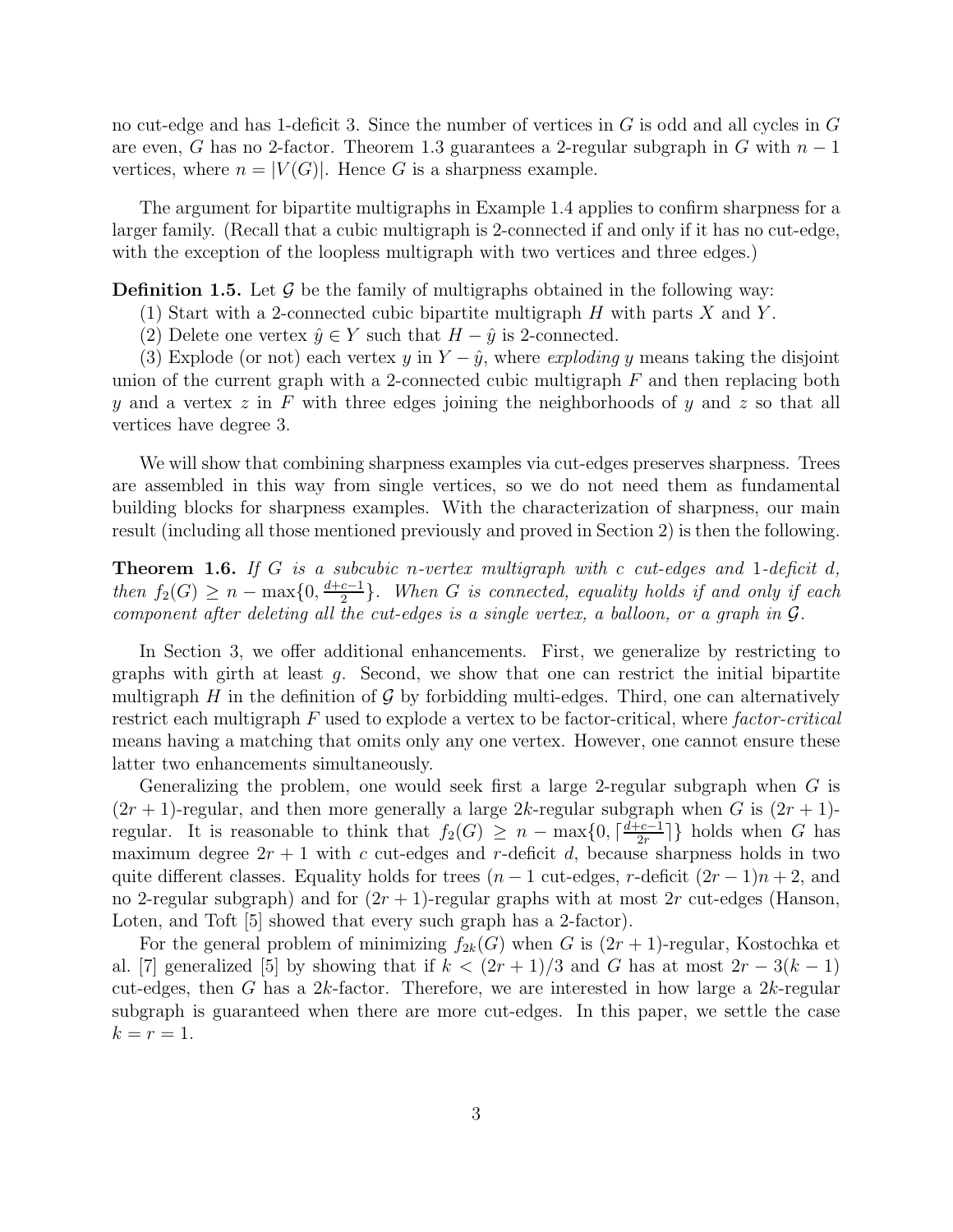#### 2 The Main Result

To prove the desired bound on the number of vertices omitted by a largest 2-regular subgraph, in cases where the graph has no cut-edge we will need two earlier results.

First, a result of Edmonds [1] easily implies the following lemma.

**Lemma 2.1** (O and West [10]). Every edge-weighted 2-edge-connected 3-regular multigraph has a perfect matching containing at most 1/3 of the total weight.

The results of Edmonds [1] were used earlier in an essentially equivalent way by Naddef and Pulleyblank [8] to prove that every edge-weighted  $(t-1)$ -edge-connected t-regular multigraph of even order has a 1-factor with weight at least a fraction  $1/t$  of the total weight. Here the order of a graph is its number of vertices.

We also use a special case for cubic graphs of a result of Plesník that strengthens the usual conclusion about 1-factors in regular graphs.

**Lemma 2.2** (Plesník [12]). Every  $(t-1)$ -edge-connected t-regular graph of even order has a 1-factor that avoids any  $t-1$  specified edges.

We also use the special case of Tutte's 1-Factor Theorem [13] for 3-regular multigraphs  $G$ , stating that if G has no 1-factor, then  $V(G)$  contains a Tutte set S such that  $o(G-S) \geq |S|+2$ , where  $o(H)$  is the number of components of H having odd order, called *odd components*.

We can now prove the main result, which we restate for ease of reference.

**Theorem 2.3.** If G is a subcubic n-vertex multigraph with c cut-edges and 1-deficit d, then  $f_2(G) \geq n - \max\{0, \frac{d+c-1}{2}\}$  $\frac{c-1}{2}$ . When G is connected, equality holds if and only if each component after deleting all the cut-edges is a single vertex, a balloon, or a graph in G.

*Proof.* By Petersen's Theorem [11], a cubic graph G with at most two cut-edges has a 2factor. Hence we may assume  $d > 0$  or  $c > 2$ . Indeed, we may assume this in each component. Hence we may also assume that G is connected and must prove  $f_2(G) \geq n - (d + c - 1)/2$ .

The difficult case is when  $c = 0$  and  $d > 0$ . We postpone this basis step for a proof by induction on the number of cut-edges, considering first the induction step.

Deleting a cut-edge e from G leaves its endpoints with degree less than 3. Letting  $G - e$ be the disjoint union of  $G_1$  and  $G_2$ , each containing an endpoint of e. For  $i \in \{1,2\}$ , let  $c_i$  be the number of cut-edges and  $d_i$  be the 1-deficit of  $G_i$ . Since neither  $G_1$  nor  $G_2$  is 3-regular, and both are subcubic with fewer cut-edges than G, the induction hypothesis applies to each.

That is,  $G_i$  has a 2-regular subgraph  $H_i$  omitting at most  $(d_i + c_i - 1)/2$  vertices, and the disjoint union  $H_1 + H_2$  is a 2-regular subgraph of G omitting at most  $(d_1 + d_2 + c_1 + c_2 - 2)/2$ vertices. Since  $d = d_1 + d_2 - 2$  and  $c = c_1 + c_2 + 1$ , the graph  $H_1 + H_2$  omits at most  $(d + c - 1)/2$  vertices of G. Equality holds if and only if it holds in both  $G_1$  and  $G_2$ , which implies inductively that equality holds in  $G$  if and only if  $G$  has the claimed description.

Now consider the basis step: G has no cut-edge, but  $d > 0$ . If G has only one vertex, then the formula holds with equality whether the vertex has a loop or not. Hence we are reduced to a connected subcubic multigraph with more than one vertex.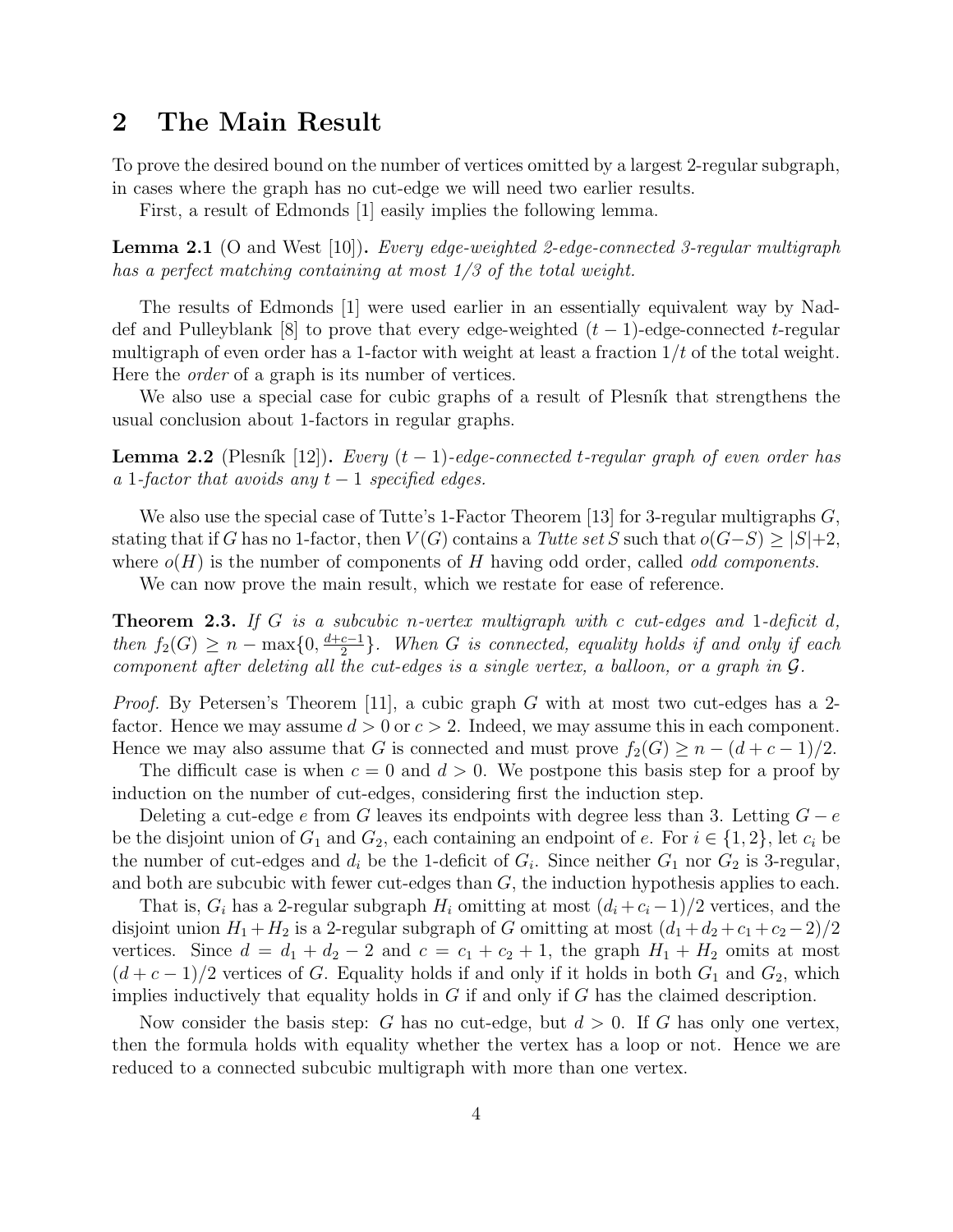Since G has no cut-edge, G now has minimum degree 2. We may also assume that G has maximum degree 3, since  $f_2(G) = n$  when G is 2-regular. We use Lemma 2.1. A thread in a graph is a maximal path whose internal vertices have degree 2 (it may have just one edge); the endpoints of each thread in  $G$  have degree 3. Let a *j*-vertex be a vertex of degree *j*.

Suppress each 2-vertex of G by turning each thread through 2-vertices into one weighted edge whose weight equals the length of the thread. The total weight of the resulting graph  $G'$  is the number of edges in  $G$ . Deleting from  $G'$  the matching guaranteed by Lemma 2.1 leaves a 2-factor of  $G'$  whose total weight is at least  $2/3$  of the total weight of  $G'$ . This 2-factor expands back into a 2-regular subgraph of G that has at least 2/3 of the edges of G.

Hence G has a 2-regular subgraph H with at least  $2m/3$  vertices, where  $m = |E(G)|$ . Let  $t = |V(H)|$ . Since  $d = 3n - 2m$ , we have  $n - t \leq n - (2m/3) = d/3$ . If  $d > 3$ , then  $d/3 < (d-1)/2 = (d+c-1)/2$ , so here the bound holds and cannot hold with equality.

If  $d \in \{1, 2\}$ , then the formula requires a 2-factor. Suppressing the 2-vertex or the two 2-vertices leaves a 3-regular graph  $G'$  with no cut-edge. By Lemma 2.2, the graph  $G'$  has a 1-factor that omits the edge(s) formed by suppressing 2-vertices. Deleting this 1-factor leaves a 2-factor in  $G'$  that uses those edge(s), and it expands to a 2-factor in  $G$ . When  $d = 2$ , equality cannot hold in the formula, since the formula is not an integer. When  $d = 1$ , equality holds, and  $G$  is a balloon, as claimed.

Finally, assume  $d = 3$ . At each of the three 2-vertices of G, add a cut-edge and a balloon to form a 3-regular graph  $G'$ . If  $G'$  has a 1-factor, then deleting its edges (and the added vertices) leaves a 2-factor of G. Otherwise, G' has a Tutte set S such that  $o(G'-S) \ge |S|+2$ . By parity of the degree-sum, an odd number of edges join S to any odd component of  $G'-S$ .

Let m be the number of edges joining S to  $V(G'-S)$ ; note that  $m \leq 3|S|$ . Since G has no cut-edge, each odd component of  $G' - S$  other than an added balloon receives at least three edges from S. Therefore,  $m \geq 3 + 3(|S| - 1)$ , and equality must hold. Since G' is connected, also  $G' - S$  has no even components, the components of  $G' - S$  are the added balloons and others receiving exactly three edges, and S is an independent set.

The components of  $G' - S$  other than the added balloons are the set T of components of  $G-S$ , each having odd order. The edges in G joining S to T form a bipartite multigraph F with parts  $S$  and  $T$  obtainable by deleting one vertex of a 3-regular bipartite graph (which produces the three 2-vertices in  $G$ ). To obtain G from F, each vertex of T is left alone or is exploded. Thus every extremal graph with  $d = 3$  has the form described.

Also every such graph is extremal. To prove this, it remains only to show that every graph  $G \in \mathcal{G}$  has no 2-factor. The construction of G according to Definition 1.5 begins with a bipartite graph H having parts X and Y. A vertex  $y \in Y - \{\hat{y}\}\$  may be exploded using a 2-connected multigraph F, but the vertices of  $F - z$  that are made adjacent to the neighborhood of y in H lie in the same component of  $G - X$ .

Suppose that G has a 2-factor and orient each cycle consistently. Each vertex of  $X$  is followed on its cycle by a vertex that corresponds to a particular vertex  $y$  in  $Y$ , and the cycle can only leave that component of  $G - X$  via a vertex corresponding to the same vertex y. Also, since H is 3-regular, that vertex y cannot serve in this way for any other vertex  $x \in X$ . Since  $|X| > |Y - \{\hat{y}\}\rangle$ , there cannot be disjoint cycles covering all the vertices of X.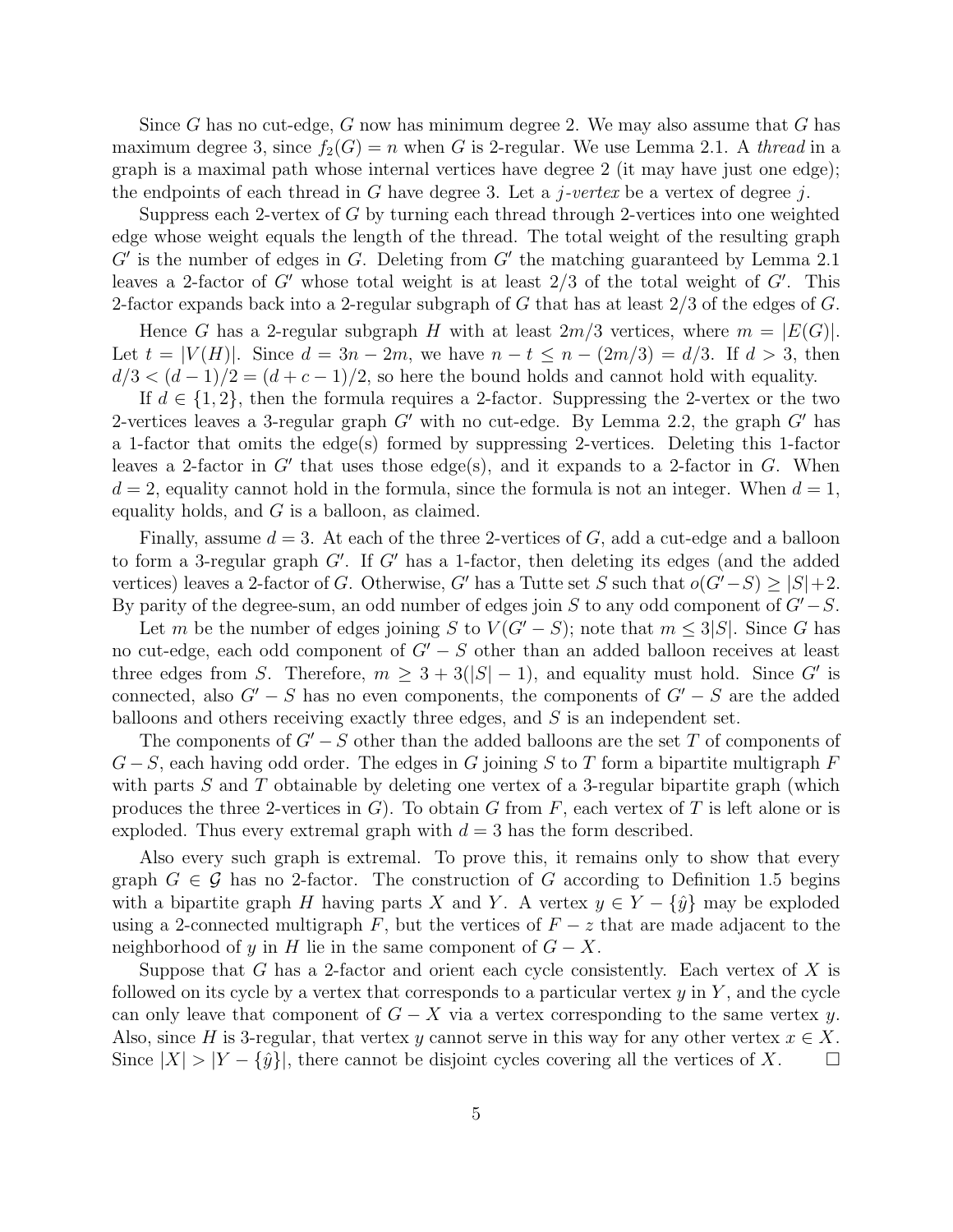#### 3 Enhancements

In this section, we consider several refinements of the main result.

As noted in Corollary 1.2, Theorem 1.6 specializes for cubic graphs  $(d = 0)$  to say for  $n > 4$  that every cubic *n*-vertex graph has a 2-regular subgraph with at least  $5(n + 2)/6$ vertices; this uses that such a graph has at most  $(n-7)/3$  cut-edges [9].

Example 3.1. Equality holds in Corollary 1.2 for every graph G obtained by starting with a tree whose internal vertices all have degree 3 and attaching a 5-vertex balloon at each leaf. When all internal vertices have degree 3, the number of leaves in the tree exceeds the number of internal vertices by 2. The internal vertices lie in no cycle and hence in no 2-regular subgraph, while the balloons have 2-factors. With  $t$  internal vertices and  $n$  vertices altogether, we have  $n = t + 5(t + 2)$  and  $f_2(G) = 5(t + 2)$ , so  $f_2(G) = 5(n + 2)/6$ .

Furthermore, equality holds in  $f_2(G) \geq 3(n+2)/4$  for cubic multigraphs by using the balloon obtained by subdividing one edge of a triple-edge instead of the 5-vertex simple balloon. In both cases, this describes all examples achieving equality (see [9]).

We can generalize Corollary 1.2 and Example 3.1 in terms of girth by considering the minimum number of vertices in a balloon with girth g. When  $g \geq 2$ , a smallest balloon with girth q arises from a smallest 3-regular (multi)graph with girth q by subdividing one edge. We can pick an edge to subdivide that does not increase the girth as long as there is an edge that does not belong to every shortest cycle. Such an edge exists because the vertex degrees are not 2.

A smallest k-regular graph with girth g is called a  $(k, g)$ -cage (for  $g = 2$  it consists of two vertices joined by k edges). Determining the minimum number  $h(k, g)$  of vertices in a  $(k, g)$ -cage is a well-known and very difficult problem. The smallest balloon with girth g will have  $h(3, g) + 1$  vertices. For  $g \in \{2, ..., 12\}$ , the number of vertices is 3, 5, 7, 11, 15, 25, 31, 59, 71, 113, 127, respectively (see [3], for example).

**Corollary 3.2.** If G is a cubic n-vertex multigraph with girth g, then

$$
f_2(G) \ge \min\left\{n, \frac{h'}{h'+1}(n+2)\right\},\,
$$

where  $h' = h(3, g) + 1$ . The bound is sharp. All examples achieving equality arise by attaching a smallest balloon with girth g at each leaf of a tree whose internal vertices have degree 3.

Proof. (Sketch) The argument for the upper bound of O and West [9] on the number of cut-edges depends on the smallest order of balloons. The number of cut-edges is maximized by attaching smallest subcubic balloons of girth  $q$  to the leaves of a tree with internal vertices of degree 3, which yields the given formula.

The proof is inductive. Achieving equality for a larger graph requires achieving equality in both graphs obtained by deleting a cut-edge. This leads to the structure described.  $\square$ 

Next we refine Theorem 1.6 by showing that  $\mathcal G$  can be produced in a more restricted way.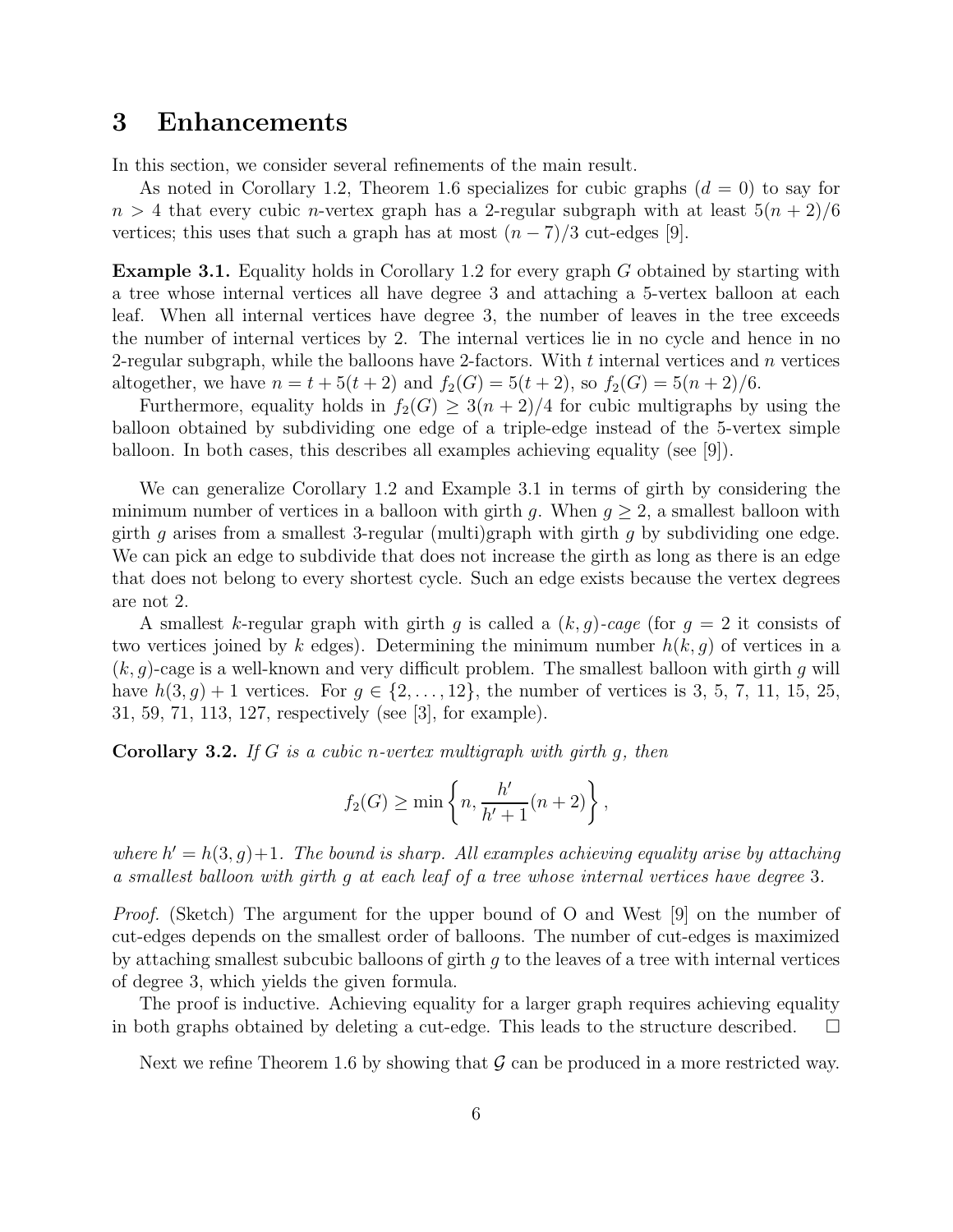**Proposition 3.3.** In Definition 1.5 for the family  $\mathcal{G}$ , the initial bipartite multigraph H generating any member of G can be taken to be simple, without changing the resulting family.

*Proof.* For every multigraph in  $\mathcal{G}$ , the 1-deficit is 3, there is no cut-edge, and every largest 2-regular subgraph omits exactly one vertex, as proved in Theorem 2.3.

Hence in Theorem 2.3 the graphs in G arise only in the case  $d = 3$  when the augmented graph  $G'$  has no 1-factor. As described there, for any Tutte set  $S$  in  $G'$ , the edges joining  $S$ and  $T$  form a bipartite multigraph that can serve as the multigraph  $H$  in the construction of G as a graph in  $\mathcal{G}$ .

To ensure that  $H$  can be chosen to be simple, we let  $S$  be a minimal Tutte set in  $G'$ . It is an elementary exercise that for any minimal Tutte set  $S$  in a cubic multigraph  $G'$ , each vertex in S has all its neighbors in distinct components of  $G' - S$ . (If the neighbors of any  $x \in S$  are confined to fewer than three odd components of  $G' - S$ , then deleting x from S reduces  $|S|$  by as much as it reduces the number of resulting odd components, thereby yielding a smaller Tutte set.)

Since the neighbors of each  $x \in S$  are in distinct components of  $G' - S$ , the neighbors of x in the resulting bipartite multigraph H are distinct vertices of  $Y - \hat{y}$ .

Finally, the famous Gallai–Edmonds Structure Theorem [2, 4] that describes all largest matchings in a multigraph leads to another refinement of the structure of members of  $\mathcal{G}$ .

**Definition 3.4.** In a multigraph  $G$ , let  $B$  be the set of vertices that are covered by every maximum matching in  $G$ . Let  $A$  be the set of vertices in  $B$  having at least one neighbor outside B, let  $C = B - A$ , and let  $D = V(G) - B$ . The Gallai–Edmonds Decomposition of G is the partition of  $V(G)$  into the three sets A, C, D. The deficiency def(G) of a graph G is  $\max_{S \subseteq V(G)} \{o(G - S) - |S|\}.$ 

**Theorem 3.5** (Gallai–Edmonds Structure Theorem). Let  $A, C, D$  be the Gallai–Edmonds Decomposition of a multigraph G. Let  $G_1, \ldots, G_q$  be the components of  $G - A - C$ . If M is a maximum matching in G, then the following properties hold.

- a) M covers C and matches A into distinct components of  $G A C$ .
- b) Each  $G_i$  is factor-critical.
- c)  $o(G A) |A| = \text{def}(G) = q |A|.$

**Proposition 3.6.** In the construction of any graph  $G \in \mathcal{G}$ , the bipartite multigraph H with parts X and Y can be chosen so that each component of  $G - X$  is a factor-critical graph.

*Proof.* In the Gallai–Edmonds Decomposition  $(A, C, D)$  of a graph not having a 1-factor, the set  $A$  is a Tutte set. For the auxiliary 3-regular multigraph  $G'$  in the proof of Theorem 2.3 when the 1-deficit is 3, take the Tutte set  $S$  to be  $A$  in the Gallai–Edmonds Decomposition. As argued in the proof of Theorem 2.3, we have C empty and A independent. By the Gallai– Edmonds Structure Theorem, with this choice of the Tutte set and the resulting bipartite graph H, the set A becomes X, and the components of  $G - X$  are factor-critical.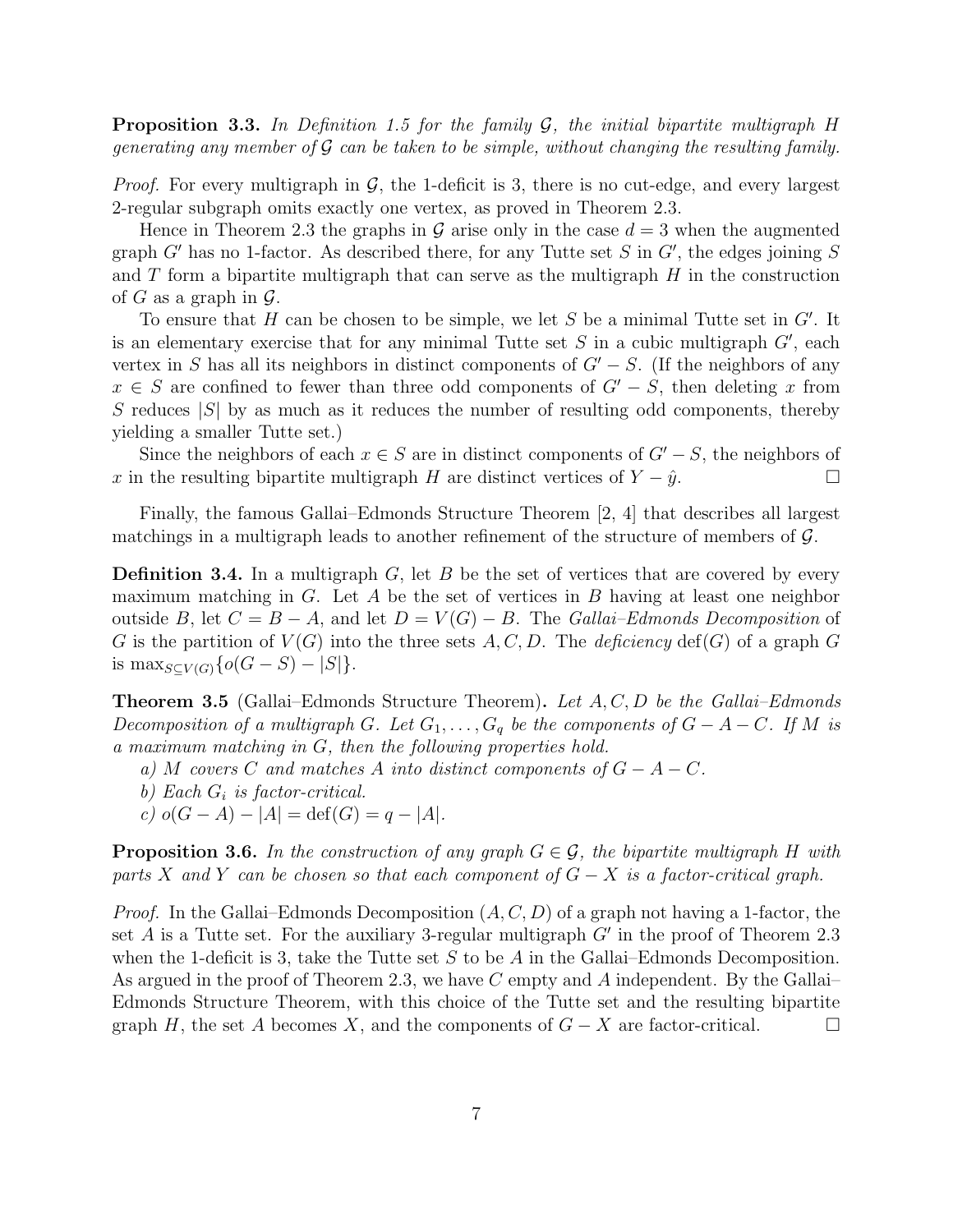Example 3.7. The refinements in Propositions 3.3 and 3.6 cannot be guaranteed simultaneously (that is, using one initial bipartite graph  $H$ ). An example showing this appears in Figure 1, shown in solid edges. This is a bipartite multigraph G obtained from the complete bipartite graph  $K_{2,3}$  by replacing one edge with a thread of length 3 and then duplicating the middle edge xy of that thread to reach degree 3 at its endpoints.

The augmented graph  $G'$  (including the dashed edges) grows a cut-edge from each 2vertex and adds a balloon at the other end of each cut-edge. Every maximum matching in G' covers all the vertices of X. Using  $H - \hat{y}$  as the full multigraph G, with no vertices exploded, the components of  $G - X$  are factor-critical, but this H is not simple.

The Tutte set X has size 4. Also  $X - \{x\}$  is a Tutte set. This Tutte set constructs G by starting with  $H - \hat{y} = K_{2,3}$  and exploding one vertex of Y by using the 2-connected 3-regular multigraph consisting of a 4-cycle with two opposite edges duplicated.



Figure 1: Graph for Example 3.7.

### References

- [1] J. Edmonds, Maximum matching and a polyhedron with 0, 1-vertices. J. Res. Nat. Bur. Standards Sect. B, 69B (1965), 125–130.
- [2] J. Edmonds, Paths, trees, and flowers. Canad. J. Math. 17 (1965), 449–467.
- [3] G. Exoo and R. Jajcay, Dynamic cage survey. Electron. J. Combin. 15 (2008), Dynamic Survey  $\#16$  (updated 2013 to 55 pages).
- [4] T. Gallai, Neuer Beweis eines Tutteschen Satzes. Magyar Tud. Akad. Mat. Kut. Int. Közl. 8  $(1963)$ , 135–139.
- [5] D. Hanson, C.O.M. Loten, and B. Toft, On interval colourings of bi-regular bipartite graphs. Ars Combin. 50 (1998), 23–32.
- [6] M.A. Henning and A. Yeo, Tight lower bounds on the size of a maximum matching in a regular graph. Graphs and Combinatorics 23 (2007), 647–657.